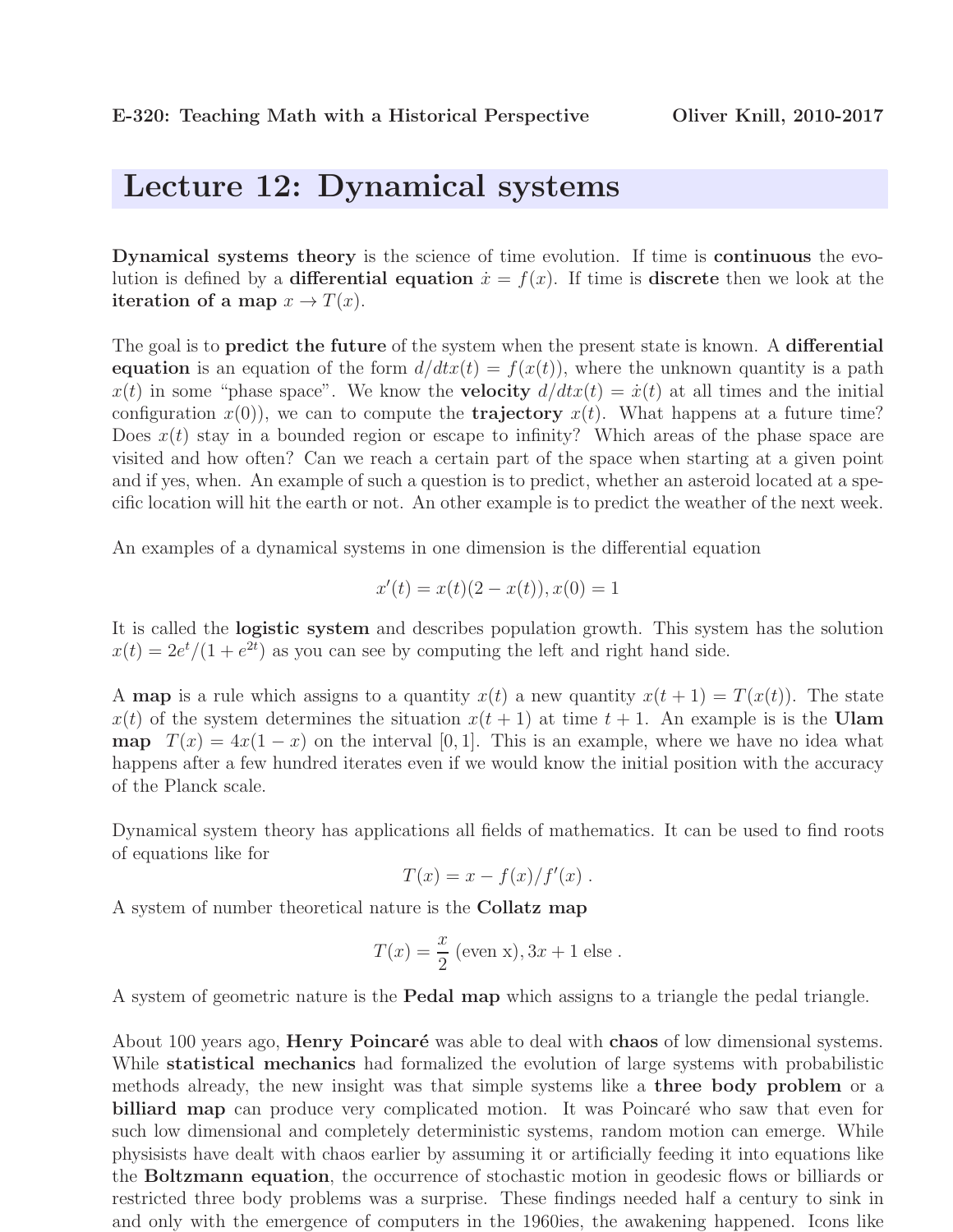wing of a butterfly can produce a tornado in Texas in a few weeks. The reason for this statement is that the complicated equations to simulate the weather reduce under extreme simplifications and truncations to a simple differential equation  $\dot{x} = \sigma(y - x), \dot{y} = rx - y - xz, \dot{z} = xy - bz$ , the **Lorenz system.** For  $\sigma = 10$ ,  $r = 28$ ,  $b = 8/3$ , Ed Lorenz discovered in 1963 an interesting long time behavior and an aperiodic "attractor". Ruelle-Takens called it a strange attractor. It is a great moment in mathematics to realize that attractors of simple systems can become fractals on which the motion is chaotic. It suggests that such behavior is abundant. What is chaos? If a dynamical system shows sensitive dependence on initial conditions, we talk about chaos. We will experiment with the two maps  $T(x) = 4x(1-x)$  and  $S(x) = 4x-4x^2$  which starting with the same initial conditions will produce different outcomes after a couple of iterations.

The sensitive dependence on initial conditions is measured by how fast the derivative  $dT^n$  of the n'th iterate grows. The exponential growth rate  $\gamma$  is called the Lyapunov exponent. A small error of the size h will be amplified to  $he^{\gamma n}$  after n iterates. In the case of the Logistic map with  $c = 4$ , the Lyapunov exponent is log(2) and an error of  $10^{-16}$  is amplified to  $2^n \cdot 10^{-16}$ . For time  $n = 53$  already the error is of the order 1. This explains the above experiment with the different maps. The maps  $T(x)$  and  $S(x)$  round differently on the level  $10^{-16}$ . After 53 iterations, these initial fluctuation errors have grown to a macroscopic size.

Here is a famous open problem which has resisted many attempts to solve it: Show that the map  $T(x,y) = (c\sin(2\pi x) + 2x - y, x)$  with  $T<sup>n</sup>(x, y) = (f<sub>n</sub>(x, y), g<sub>n</sub>(x, y))$  has sensitive dependence on initial conditions on a set of positive area. More precisely, verify that for  $c > 2$  and all n 1  $\frac{1}{n} \int_0^1 \int_0^1 \log |\partial_x f_n(x, y)| dx dy \geq \log(\frac{c}{2})$ . The left hand side converges to the average of the Lyapunov exponents which is in this case also the entropy of the map. For some systems, one can compute the entropy. The logistic map with  $c = 4$  for example, which is also called the Ulam map, has entropy  $log(2)$ . The **cat map** 

$$
T(x, y) = (2x + y, x + y) \bmod 1
$$

has positive entropy  $\log |(\sqrt{5}+3)/2|$ . This is the logarithm of the larger eigenvalue of the matrix implementing T.

While questions about simple maps look artificial at first, the mechanisms prevail in other systems: in astronomy, when studying planetary motion or electrons in the van Allen belt, in mechanics when studying coupled pendulum or nonlinear oscillators, in fluid dynamics when studying vortex motion or turbulence, in geometry, when studying the evolution of light on a surface, the change of weather or tsunamis in the ocean. Dynamical systems theory started historically with the problem to understand the motion of planets. Newton realized that this is governed by a differential equation, the n-body problem

$$
x''_j(t) = \sum_{i=1}^n \frac{c_{ij}(x_i - x_j)}{|x_i - x_j|^3},
$$

where  $c_{ij}$  depends on the masses and the gravitational constant. If one body is the sun and no interaction of the planets is assumed and using the common center of gravity as the origin, this reduces to the **Kepler problem**  $x''(t) = -Cx/|x|^3$ , where planets move on **ellipses**, the radius vector sweeps equal area in each time and the period squared is proportional to the semimajor axes cubed. A great moment in astronomy was when Kepler derived these laws empirically. An other great moment in mathematics is Newton's theoretically derivation from the differential equations.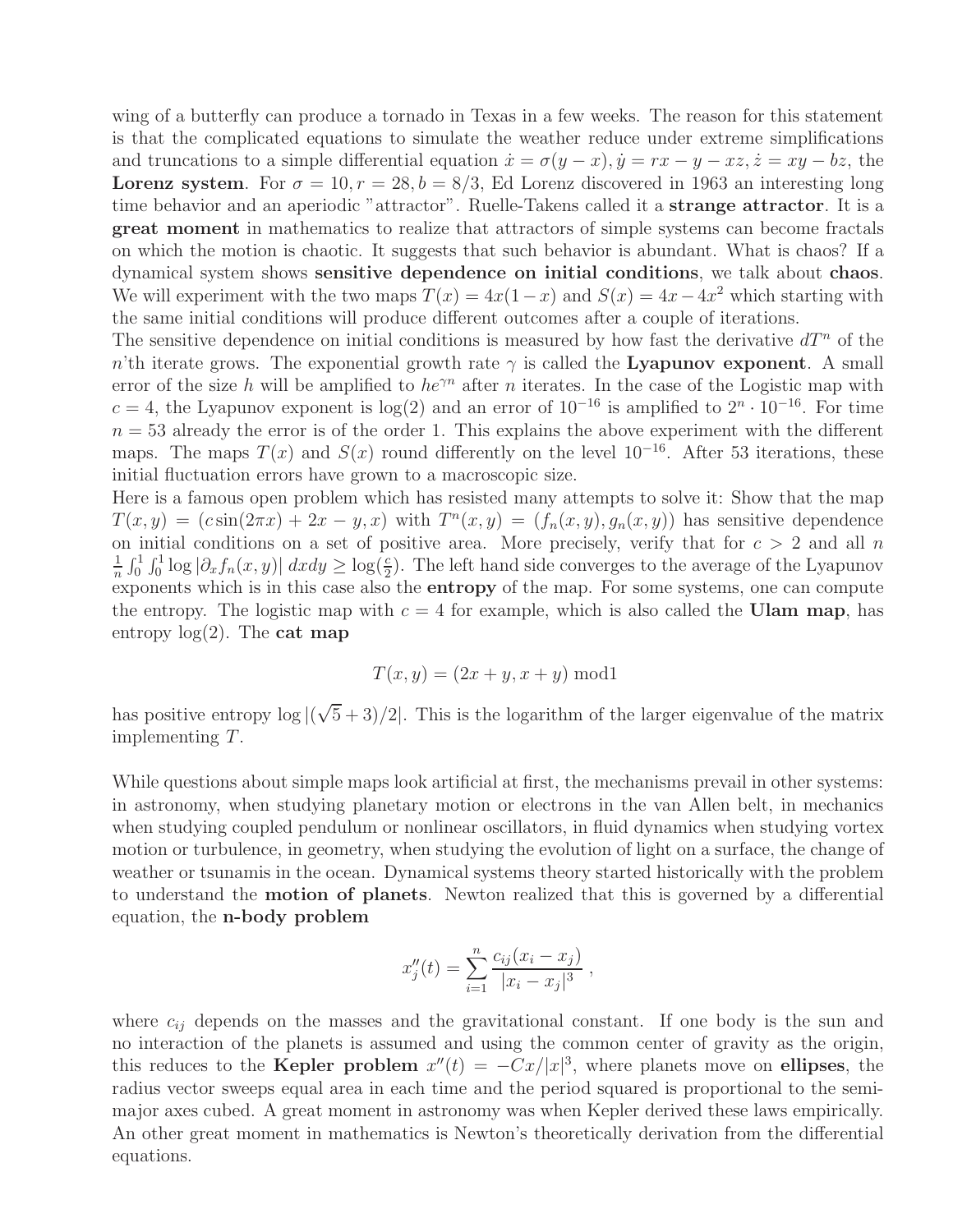## Lecture 12: Dynamical systems

## Dynamics

Dynamical systems theory studies the time evolution of systems with the goal to predict the future.

If time is **continuous** the evolution is defined by a **differential equation**  $\dot{x} = f(x)$ . If time is discrete we look at the iteration of a map  $x \to T(x)$ . The goal is to predict the future of the system when the present state is known.

Here is the prototype of a differential equation in three dimensions:

$$
\dot{x} = \sigma(y - x)
$$
  
\n
$$
\dot{y} = rx - y - xz
$$
  
\n
$$
\dot{z} = xy - bz
$$
.

the Lorenz system. There are three parameters  $\sigma$ , r, b. For  $\sigma = 10$ ,  $r = 28$ ,  $b = 8/3$ , one observes a strange attractor.

The second picture below is a printable Lorentz attractor.